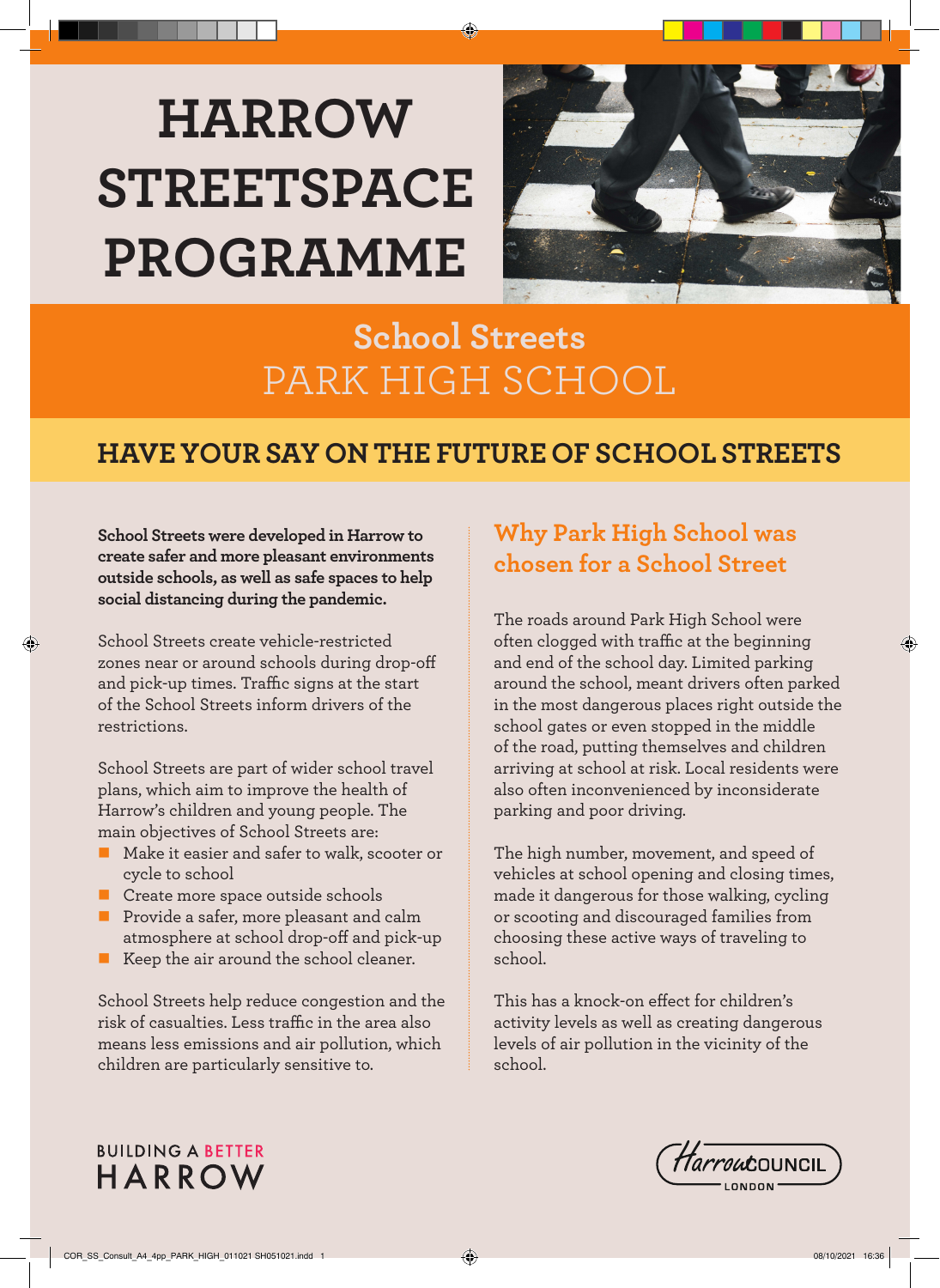# **Harrow School Streets: Park High School**



### **The story so far**

The Park High School Street was introduced in October 2020 and has been operating under an Experimental Traffic Regulation Order (ETRO).

Under the ETRO process, the scheme can be modified and can remain in place for up to 18 months.

There have been several disruptions to schools due to Covid-19 which impacted the trial scheme and so a decision was made by Harrow Council's

Cabinet in April 2021, to extend the trial period of the School Street for a further 6 months.

During the extended trial period, we have regularly monitored the scheme and gathered the views of residents, ward councillors and key stakeholders, including schools.

With the scheme in place over a full school term, we would like your views about the Park High School Street and if it should be made permanent or removed.

### **OVERVIEW OF THE PROPOSAL**

#### **Our proposal**

To make the experimental School Street for Park High School permanent. This would mean the scheme would continue to operate during school term-times.

# **Location and hours of operation**

The roads on the map highlighted in pink, make up the 'School Street' area where the restrictions apply.

Thistlecroft Gardens (entire road), Burnell Gardens (entire road)

Monday to Friday, term-time only: 8.15am to 9.15am 2.30pm to 3.30pm

#### **Accessing the School Street**

Permit holders will continue to be exempt from restrictions – the free virtual permit allows unrestricted access to the School Street at any time.

Virtual permits are available for the following groups:

- residents and businesses of the restricted section of the street(s)
- carers to residents of the restricted section
- of the street(s)
- blue badge holders accessing the school
- taxis servicing the school
- school buses
- emergency vehicles
- council waste vehicles
- statutory undertakers (such as water and gas companies)
- certain staff at schools.

If the scheme is made permanent and you already have a permit, you would not need to take any further action.

To check eligibility for a School Street permit and for details on how to apply if you are eligible, see **harrow.gov.uk/schoolstreetsfaqs**

#### **Enforcement**

The School Street would continue to be enforced by Automatic Number Plate Recognition (ANPR) cameras or CCTV enforcement vehicles. The cameras read number plates of vehicles driving through the School Street, during the restricted hours, checking them against our database of virtual permits.

Motorists without a virtual permit could receive a Penalty Charge Notice (PCN).

◈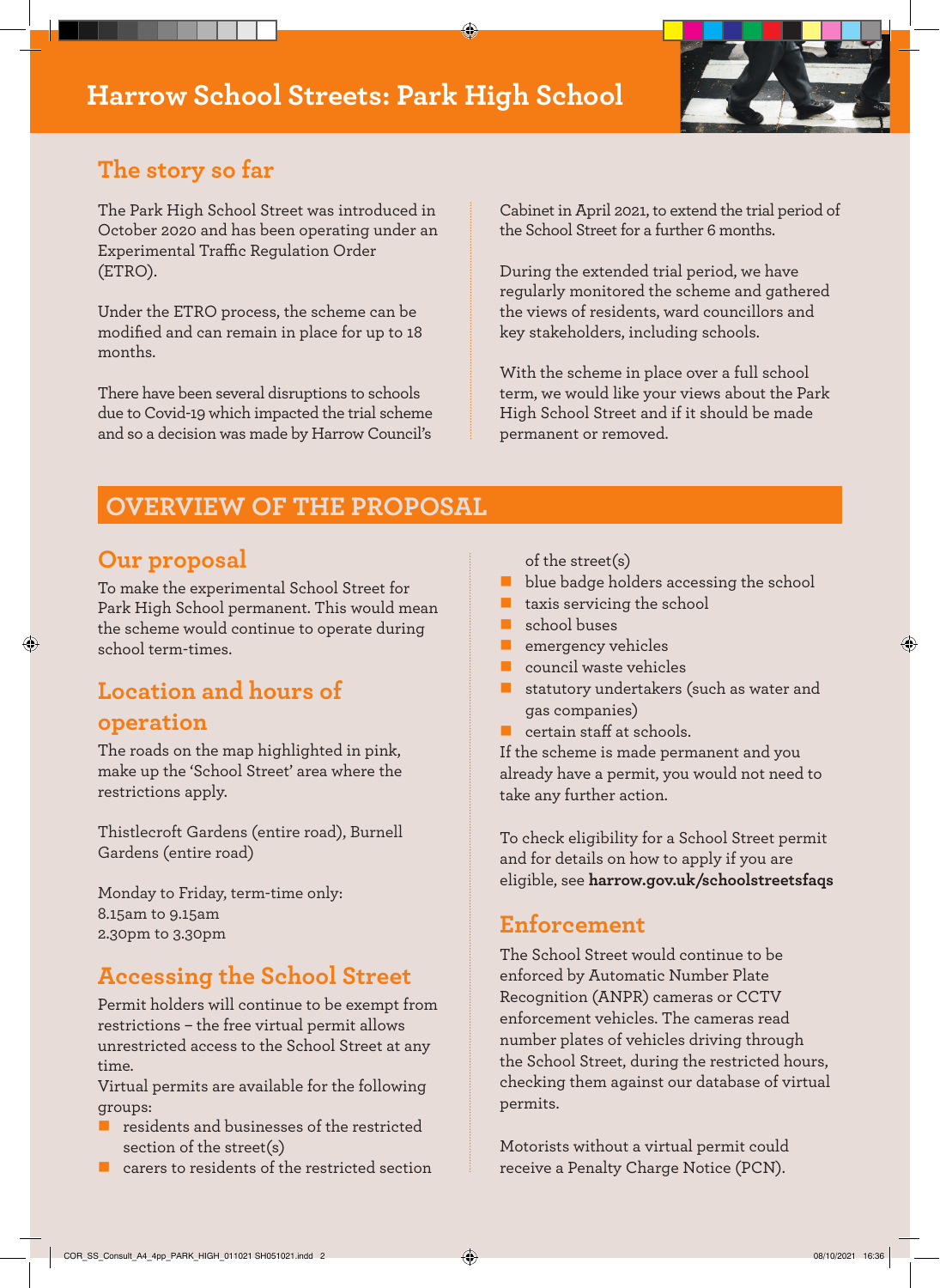# **Harrow School Streets: Park High School**

 $\overline{\mathbb{Z}}$ 

⊕

 $\bigcirc$ 





**Proposed School Street area**

 $\bigcirc$